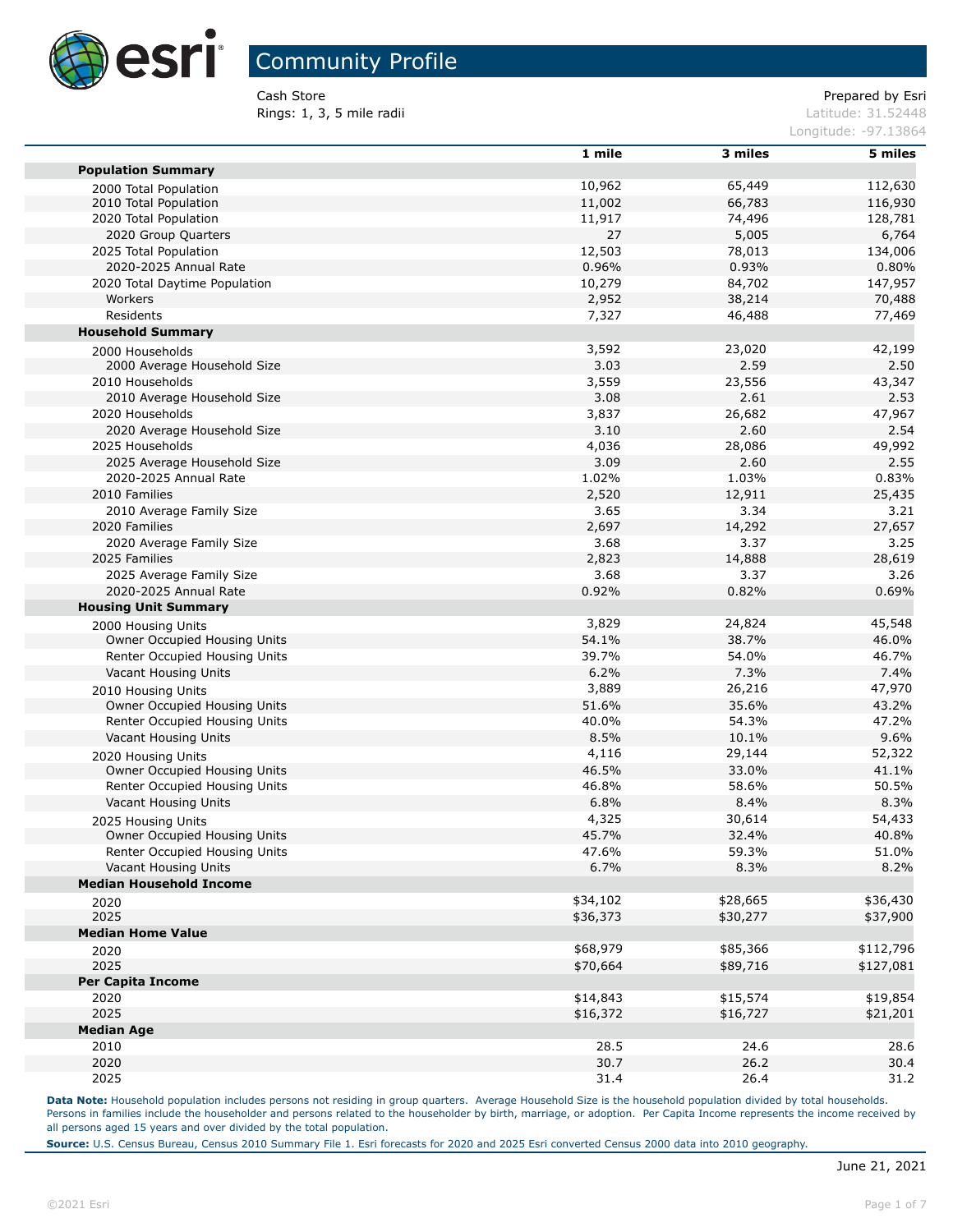

Cash Store **Prepared by Esri** Prepared by Esri **Rings: 1, 3, 5 mile radii** Latitude: 31.52448

Longitude: -97.13864

|                                            | 1 mile   | 3 miles   | 5 miles   |
|--------------------------------------------|----------|-----------|-----------|
| 2020 Households by Income                  |          |           |           |
| Household Income Base                      | 3,837    | 26,682    | 47,967    |
| $<$ \$15,000                               | 19.5%    | 28.1%     | 22.1%     |
| \$15,000 - \$24,999                        | 19.0%    | 17.2%     | 15.5%     |
| \$25,000 - \$34,999                        | 12.4%    | 11.0%     | 10.6%     |
| \$35,000 - \$49,999                        | 17.0%    | 14.6%     | 14.6%     |
| \$50,000 - \$74,999                        | 17.6%    | 13.3%     | 14.9%     |
| \$75,000 - \$99,999                        | 7.2%     | 8.1%      | 10.1%     |
| $$100,000 - $149,999$                      | 5.7%     | 5.4%      | 7.9%      |
| \$150,000 - \$199,999                      | 0.9%     | 1.3%      | 2.4%      |
| \$200,000+                                 | 0.8%     | 1.1%      | 2.1%      |
| Average Household Income                   | \$44,615 | \$42,779  | \$52,767  |
| 2025 Households by Income                  |          |           |           |
| Household Income Base                      | 4,036    | 28,086    | 49,992    |
| $<$ \$15,000                               | 18.1%    | 27.0%     | 21.2%     |
| $$15,000 - $24,999$                        | 17.8%    | 16.6%     | 14.7%     |
| \$25,000 - \$34,999                        | 12.0%    | 10.9%     | 10.4%     |
| \$35,000 - \$49,999                        | 16.7%    | 14.5%     | 14.5%     |
| \$50,000 - \$74,999                        | 18.5%    | 13.9%     | 15.4%     |
| \$75,000 - \$99,999                        | 8.1%     | 8.7%      | 10.7%     |
| $$100,000 - $149,999$                      | 6.9%     | 6.1%      | 8.4%      |
| \$150,000 - \$199,999                      | 1.1%     | 1.5%      | 2.6%      |
| \$200,000+                                 | 0.7%     | 1.0%      | 2.1%      |
| Average Household Income                   | \$48,829 | \$45,873  | \$56,336  |
| 2020 Owner Occupied Housing Units by Value |          |           |           |
| Total                                      | 1,912    | 9,597     | 21,512    |
| $<$ \$50,000                               | 27.8%    | 17.3%     | 12.7%     |
| \$50,000 - \$99,999                        | 58.4%    | 46.3%     | 32.5%     |
| $$100,000 - $149,999$                      | 5.5%     | 13.7%     | 18.7%     |
| \$150,000 - \$199,999                      | 3.0%     | 8.2%      | 14.6%     |
| \$200,000 - \$249,999                      | 2.0%     | 6.1%      | 8.6%      |
| \$250,000 - \$299,999                      | 0.8%     | 2.8%      | 4.5%      |
| \$300,000 - \$399,999                      | 2.0%     | 2.4%      | 4.3%      |
| \$400,000 - \$499,999                      | 0.3%     | 1.5%      | 1.4%      |
| \$500,000 - \$749,999                      | 0.0%     | 1.4%      | 1.4%      |
| \$750,000 - \$999,999                      | 0.0%     | 0.2%      | 0.6%      |
| \$1,000,000 - \$1,499,999                  | 0.0%     | 0.2%      | 0.3%      |
| \$1,500,000 - \$1,999,999                  | 0.0%     | 0.0%      | 0.0%      |
| $$2,000,000 +$                             | 0.1%     | 0.1%      | 0.3%      |
| Average Home Value                         | \$79,210 | \$121,572 | \$155,299 |
| 2025 Owner Occupied Housing Units by Value |          |           |           |
| Total                                      | 1,978    | 9,919     | 22,212    |
| $<$ \$50,000                               | 26.8%    | 16.0%     | 11.5%     |
| \$50,000 - \$99,999                        | 56.0%    | 42.8%     | 29.3%     |
| $$100,000 - $149,999$                      | 5.7%     | 13.3%     | 17.0%     |
| \$150,000 - \$199,999                      | 3.5%     | 8.4%      | 14.2%     |
| \$200,000 - \$249,999                      | 3.1%     | 7.4%      | 10.2%     |
| \$250,000 - \$299,999                      | 1.4%     | 3.7%      | 6.1%      |
| \$300,000 - \$399,999                      | 2.9%     | 3.5%      | 5.9%      |
| \$400,000 - \$499,999                      | 0.5%     | 2.1%      | 2.0%      |
| \$500,000 - \$749,999                      | 0.1%     | 2.3%      | 2.2%      |
| \$750,000 - \$999,999                      | 0.1%     | 0.3%      | 0.9%      |
| \$1,000,000 - \$1,499,999                  | $0.0\%$  | 0.2%      | 0.4%      |
| $$1,500,000 - $1,999,999$                  | $0.0\%$  | $0.0\%$   | 0.0%      |
| $$2,000,000 +$                             | 0.0%     | 0.1%      | 0.4%      |
| Average Home Value                         | \$85,698 | \$136,445 | \$174,594 |

**Data Note:** Income represents the preceding year, expressed in current dollars. Household income includes wage and salary earnings, interest dividends, net rents, pensions, SSI and welfare payments, child support, and alimony.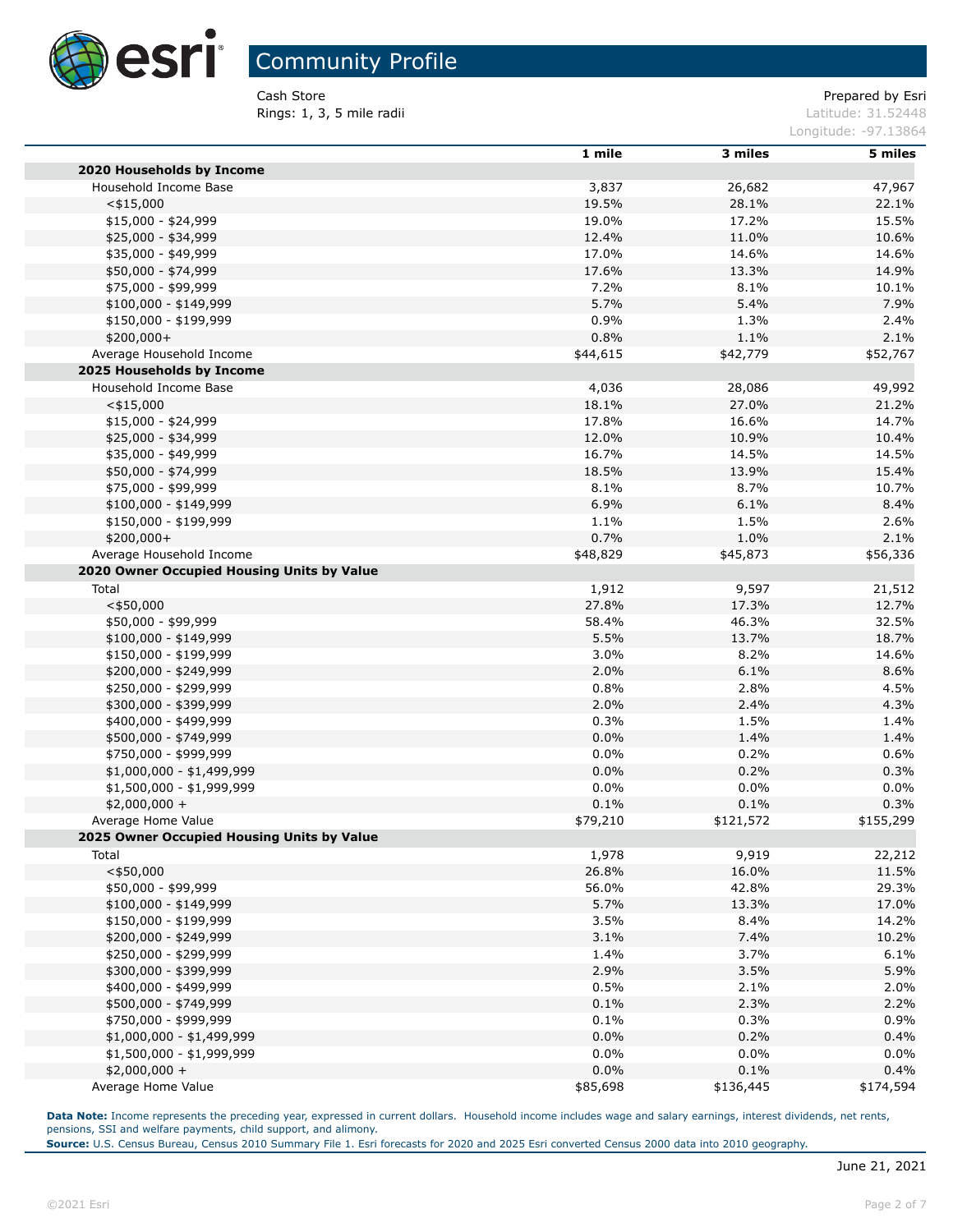

Cash Store **Prepared by Esri** Prepared by Esri **Rings: 1, 3, 5 mile radii Contract Contract Contract Contract Contract Contract Contract Contract Contract Contract Contract Contract Contract Contract Contract Contract Contract Contract Contract Contract Contract Cont** 

Longitude: -97.13864

|                               | 1 mile | 3 miles | 5 miles |
|-------------------------------|--------|---------|---------|
| <b>2010 Population by Age</b> |        |         |         |
| Total                         | 11,004 | 66,784  | 116,932 |
| $0 - 4$                       | 9.5%   | 7.7%    | 7.6%    |
| $5 - 9$                       | 9.1%   | 6.6%    | 6.8%    |
| $10 - 14$                     | 8.1%   | 5.8%    | 6.1%    |
| $15 - 24$                     | 17.6%  | 31.4%   | 24.0%   |
| $25 - 34$                     | 14.8%  | 13.9%   | 13.7%   |
| $35 - 44$                     | 11.6%  | 9.5%    | 10.1%   |
| $45 - 54$                     | 11.8%  | 9.8%    | 10.9%   |
| $55 - 64$                     | 8.0%   | 7.4%    | 9.0%    |
| $65 - 74$                     | 4.7%   | 4.1%    | 5.5%    |
| 75 - 84                       | 3.6%   | 2.7%    | 4.3%    |
| $85 +$                        | 1.2%   | 1.1%    | 2.1%    |
| $18 +$                        | 68.4%  | 76.3%   | 75.7%   |
| 2020 Population by Age        |        |         |         |
| Total                         | 11,917 | 74,496  | 128,780 |
| $0 - 4$                       | 8.8%   | 7.1%    | 7.0%    |
| $5 - 9$                       | 8.5%   | 6.6%    | 6.6%    |
| $10 - 14$                     | 8.0%   | 6.1%    | 6.2%    |
| $15 - 24$                     | 15.1%  | 28.2%   | 21.7%   |
| $25 - 34$                     | 16.6%  | 15.3%   | 14.6%   |
| $35 - 44$                     | 12.4%  | 10.3%   | 11.0%   |
| $45 - 54$                     | 10.1%  | 8.5%    | 9.2%    |
| $55 - 64$                     | 9.9%   | 8.4%    | 9.8%    |
| $65 - 74$                     | 6.4%   | 5.8%    | 7.5%    |
| $75 - 84$                     | 2.9%   | 2.7%    | 4.1%    |
| $85 +$                        | 1.3%   | 1.1%    | 2.2%    |
| $18 +$                        | 70.1%  | 76.7%   | 76.5%   |
| 2025 Population by Age        |        |         |         |
| Total                         | 12,504 | 78,012  | 134,006 |
| $0 - 4$                       | 8.8%   | 7.1%    | 7.0%    |
| $5 - 9$                       | 8.5%   | 6.5%    | 6.5%    |
| $10 - 14$                     | 8.1%   | 6.1%    | 6.2%    |
| $15 - 24$                     | 14.9%  | 28.3%   | 21.7%   |
| $25 - 34$                     | 15.1%  | 14.0%   | 13.5%   |
| $35 - 44$                     | 13.6%  | 11.1%   | 11.8%   |
| $45 - 54$                     | 10.1%  | 8.5%    | 9.4%    |
| $55 - 64$                     | 9.3%   | 7.9%    | 9.0%    |
| $65 - 74$                     | 7.1%   | 6.3%    | 8.1%    |
| 75 - 84                       | 3.2%   | 3.2%    | 4.8%    |
| $85 +$                        | 1.2%   | 1.1%    | 2.2%    |
| $18 +$                        | 69.9%  | 76.6%   | 76.5%   |
| 2010 Population by Sex        |        |         |         |
| Males                         | 5,493  | 32,313  | 56,084  |
| Females                       | 5,509  | 34,470  | 60,846  |
| 2020 Population by Sex        |        |         |         |
| Males                         | 6,010  | 36,273  | 62,247  |
| Females                       | 5,907  | 38,223  | 66,535  |
| 2025 Population by Sex        |        |         |         |
| Males                         | 6,315  | 38,063  | 64,999  |
| Females                       | 6,189  | 39,949  | 69,007  |
|                               |        |         |         |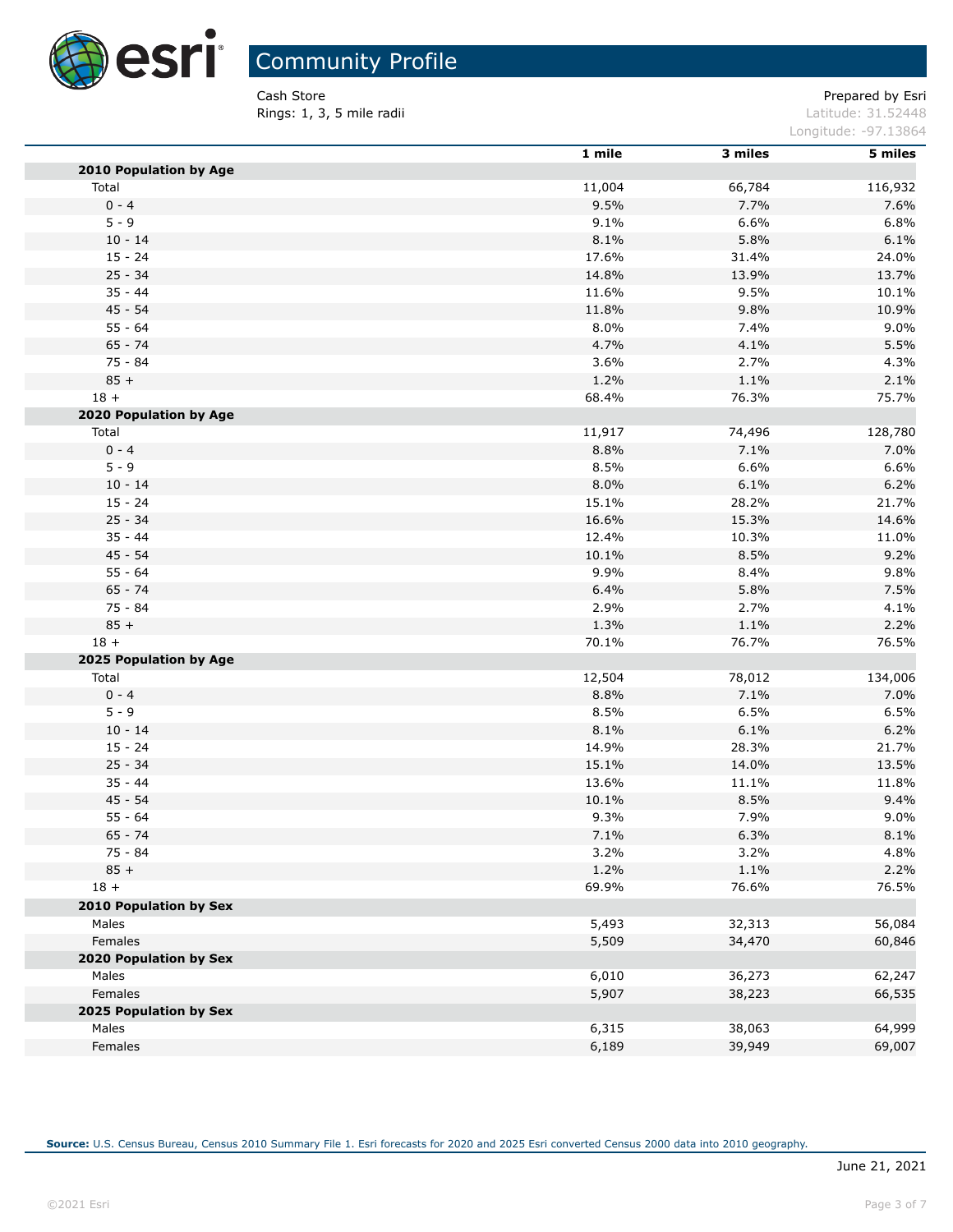

# Community Profile

**Rings: 1, 3, 5 mile radii** Latitude: 31.52448

Cash Store **Prepared by Esri** Prepared by Esri

Longitude: -97.13864

|                                                    | 1 mile | 3 miles | 5 miles |
|----------------------------------------------------|--------|---------|---------|
| 2010 Population by Race/Ethnicity                  |        |         |         |
| Total                                              | 11,002 | 66,783  | 116,931 |
| White Alone                                        | 48.7%  | 56.3%   | 58.4%   |
| <b>Black Alone</b>                                 | 10.9%  | 18.6%   | 21.1%   |
| American Indian Alone                              | 0.8%   | 0.8%    | 0.7%    |
| Asian Alone                                        | 0.6%   | 1.9%    | 1.5%    |
| Pacific Islander Alone                             | 0.0%   | 0.0%    | 0.0%    |
| Some Other Race Alone                              | 35.7%  | 19.2%   | 15.5%   |
| Two or More Races                                  | 3.3%   | 3.1%    | 2.8%    |
| Hispanic Origin                                    | 67.2%  | 39.2%   | 32.3%   |
| Diversity Index                                    | 86.1   | 81.6    | 78.3    |
| 2020 Population by Race/Ethnicity                  |        |         |         |
| Total                                              | 11,916 | 74,496  | 128,781 |
| White Alone                                        | 46.3%  | 53.2%   | 55.7%   |
| <b>Black Alone</b>                                 | 10.3%  | 18.0%   | 20.3%   |
| American Indian Alone                              | 0.7%   | 0.8%    | 0.7%    |
| Asian Alone                                        | 0.7%   | 2.4%    | 1.9%    |
| Pacific Islander Alone                             | 0.0%   | 0.0%    | 0.1%    |
| Some Other Race Alone                              | 38.3%  | 21.9%   | 17.9%   |
| Two or More Races                                  | 3.6%   | 3.7%    | 3.5%    |
| Hispanic Origin                                    | 71.0%  | 44.0%   | 36.9%   |
| Diversity Index                                    | 86.8   | 84.0    | 81.2    |
| 2025 Population by Race/Ethnicity                  |        |         |         |
| Total                                              | 12,504 | 78,013  | 134,006 |
| White Alone                                        | 45.4%  | 52.0%   | 54.6%   |
| <b>Black Alone</b>                                 | 10.0%  | 17.5%   | 19.8%   |
| American Indian Alone                              | 0.7%   | 0.8%    | 0.7%    |
| Asian Alone                                        | 0.8%   | 2.6%    | 2.1%    |
| Pacific Islander Alone                             | 0.0%   | 0.0%    | 0.1%    |
| Some Other Race Alone                              | 39.3%  | 23.1%   | 19.0%   |
| Two or More Races                                  | 3.8%   | 4.0%    | 3.8%    |
| Hispanic Origin                                    | 72.8%  | 46.5%   | 39.4%   |
| Diversity Index                                    | 86.9   | 84.9    | 82.4    |
| 2010 Population by Relationship and Household Type |        |         |         |
| Total                                              | 11,002 | 66,783  | 116,930 |
| In Households                                      | 99.7%  | 91.9%   | 93.8%   |
| In Family Households                               | 86.5%  | 67.3%   | 72.3%   |
| Householder                                        | 23.2%  | 19.2%   | 21.7%   |
| Spouse                                             | 13.8%  | 11.0%   | 13.2%   |
| Child                                              | 40.4%  | 29.6%   | 30.3%   |
| Other relative                                     | 6.2%   | 4.8%    | 4.6%    |
| Nonrelative                                        | 3.0%   | 2.6%    | 2.5%    |
| In Nonfamily Households                            | 13.2%  | 24.6%   | 21.4%   |
| In Group Quarters                                  | 0.3%   | 8.1%    | 6.2%    |
| Institutionalized Population                       | 0.3%   | 1.1%    | 2.2%    |
| Noninstitutionalized Population                    | 0.0%   | 6.9%    | 4.0%    |

Data Note: Persons of Hispanic Origin may be of any race. The Diversity Index measures the probability that two people from the same area will be from different race/ ethnic groups. **Source:** U.S. Census Bureau, Census 2010 Summary File 1. Esri forecasts for 2020 and 2025 Esri converted Census 2000 data into 2010 geography.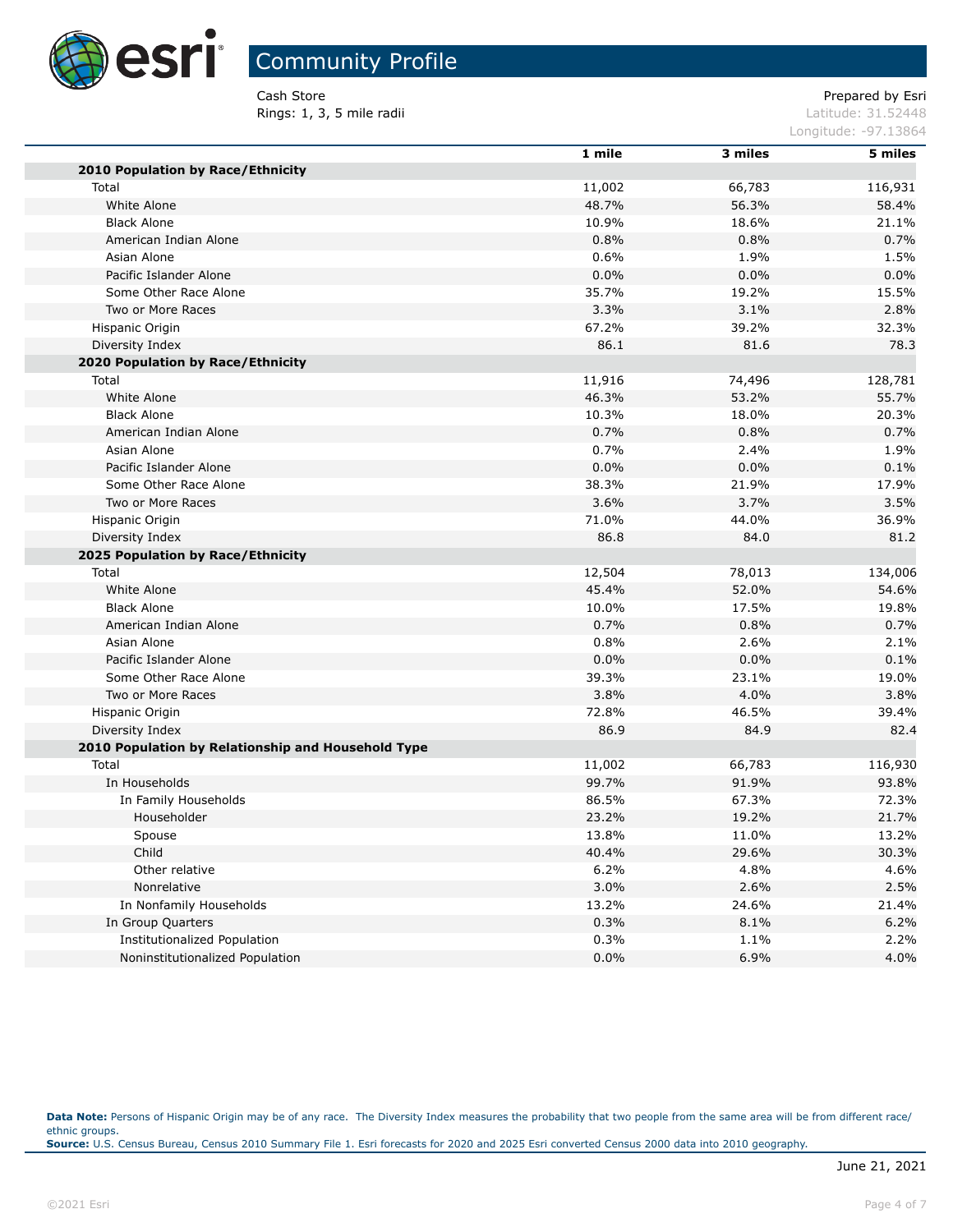

Cash Store **Prepared by Esri** Prepared by Esri **Rings: 1, 3, 5 mile radii** Latitude: 31.52448

Longitude: -97.13864

|                                               | 1 mile  | 3 miles | 5 miles |
|-----------------------------------------------|---------|---------|---------|
| 2020 Population 25+ by Educational Attainment |         |         |         |
| Total                                         | 7,088   | 38,810  | 75,376  |
| Less than 9th Grade                           | 15.7%   | 10.9%   | 8.8%    |
| 9th - 12th Grade, No Diploma                  | 23.3%   | 15.4%   | 12.0%   |
| High School Graduate                          | 21.0%   | 23.2%   | 22.9%   |
| GED/Alternative Credential                    | 6.2%    | 6.5%    | 5.7%    |
| Some College, No Degree                       | 20.7%   | 20.4%   | 21.7%   |
| Associate Degree                              | 5.5%    | 6.7%    | 7.8%    |
| Bachelor's Degree                             | 5.0%    | 10.2%   | 12.9%   |
| Graduate/Professional Degree                  | 2.5%    | 6.7%    | 8.1%    |
| 2020 Population 15+ by Marital Status         |         |         |         |
| Total                                         | 8,890   | 59,787  | 103,284 |
| Never Married                                 | 46.6%   | 54.7%   | 46.7%   |
| Married                                       | 41.4%   | 32.6%   | 37.6%   |
| Widowed                                       | 4.1%    | 3.7%    | 5.5%    |
| Divorced                                      | 7.8%    | $9.0\%$ | 10.2%   |
| 2020 Civilian Population 16+ in Labor Force   |         |         |         |
| Civilian Population 16+                       | 5,190   | 31,720  | 57,039  |
| Population 16+ Employed                       | 89.3%   | 88.8%   | 89.4%   |
| Population 16+ Unemployment rate              | 10.7%   | 11.2%   | 10.6%   |
| Population 16-24 Employed                     | 16.8%   | 27.9%   | 21.8%   |
| Population 16-24 Unemployment rate            | 16.6%   | 15.8%   | 15.4%   |
| Population 25-54 Employed                     | 67.2%   | 57.2%   | 58.2%   |
| Population 25-54 Unemployment rate            | 9.6%    | 9.6%    | 9.4%    |
| Population 55-64 Employed                     | 12.4%   | 10.5%   | 13.3%   |
| Population 55-64 Unemployment rate            | 8.0%    | 8.5%    | 9.2%    |
| Population 65+ Employed                       | 3.6%    | 4.3%    | 6.6%    |
| Population 65+ Unemployment rate              | 9.7%    | 7.4%    | 6.7%    |
| 2020 Employed Population 16+ by Industry      |         |         |         |
| Total                                         | 4,637   | 28,155  | 50,987  |
| Agriculture/Mining                            | 1.4%    | 1.1%    | 0.9%    |
| Construction                                  | 13.6%   | 9.0%    | 8.3%    |
| Manufacturing                                 | 18.7%   | 12.4%   | 11.7%   |
| Wholesale Trade                               | 2.4%    | 2.1%    | 1.9%    |
| Retail Trade                                  | 11.3%   | 13.2%   | 12.4%   |
| Transportation/Utilities                      | 4.3%    | 3.5%    | 4.1%    |
| Information                                   | 0.9%    | 1.2%    | 1.2%    |
| Finance/Insurance/Real Estate                 | 3.2%    | 4.7%    | 5.8%    |
| Services                                      | 43.3%   | 50.1%   | 49.7%   |
| Public Administration                         | 0.9%    | 2.8%    | 4.0%    |
| 2020 Employed Population 16+ by Occupation    |         |         |         |
| Total                                         | 4,639   | 28,156  | 50,983  |
| White Collar                                  | 34.1%   | 48.6%   | 52.3%   |
| Management/Business/Financial                 | 3.8%    | 6.6%    | 8.0%    |
| Professional                                  | 10.6%   | 18.8%   | 20.0%   |
| <b>Sales</b>                                  | 8.6%    | 10.3%   | 10.1%   |
| Administrative Support                        | 11.1%   | 12.9%   | 14.2%   |
| Services                                      | 22.8%   | 22.8%   | 21.7%   |
| <b>Blue Collar</b>                            | 43.2%   | 28.5%   | 25.9%   |
| Farming/Forestry/Fishing                      | 1.4%    | 1.0%    | 0.6%    |
| Construction/Extraction                       | 11.0%   | 7.8%    | 6.9%    |
| Installation/Maintenance/Repair               | 4.5%    | 3.1%    | 3.4%    |
| Production                                    | 17.2%   | 9.4%    | 8.0%    |
| Transportation/Material Moving                | $9.0\%$ | 7.2%    | 7.0%    |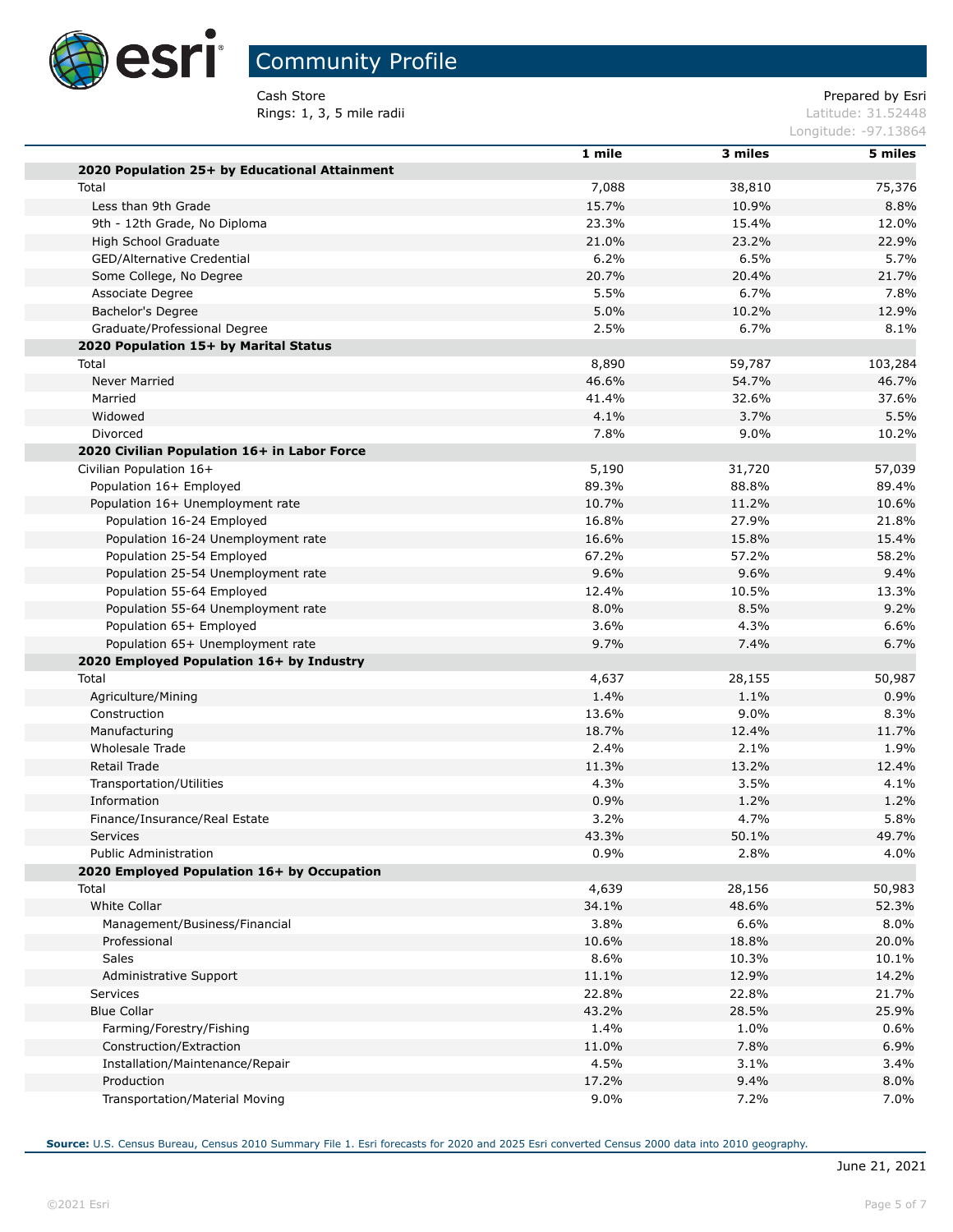

Cash Store **Prepared by Esri** Prepared by Esri **Rings: 1, 3, 5 mile radii** Latitude: 31.52448

Longitude: -97.13864

|                                               | 1 mile         | 3 miles        | 5 miles        |
|-----------------------------------------------|----------------|----------------|----------------|
| 2010 Households by Type                       |                |                |                |
| Total                                         | 3,558          | 23,555         | 43,348         |
| Households with 1 Person                      | 22.4%          | 30.0%          | 30.6%          |
| Households with 2+ People                     | 77.6%          | 70.0%          | 69.4%          |
| Family Households                             | 70.8%          | 54.8%          | 58.7%          |
| Husband-wife Families                         | 41.9%          | 31.2%          | 35.8%          |
| With Related Children                         | 25.0%          | 16.4%          | 16.5%          |
| Other Family (No Spouse Present)              | 28.9%          | 23.6%          | 22.9%          |
| Other Family with Male Householder            | 7.8%           | 5.8%           | 5.3%           |
| With Related Children                         | 4.6%           | 3.2%           | 3.0%           |
| Other Family with Female Householder          | 21.1%          | 17.8%          | 17.6%          |
| With Related Children                         | 14.4%          | 12.6%          | 12.1%          |
| Nonfamily Households                          | 6.8%           | 15.2%          | 10.8%          |
| All Households with Children                  | 44.6%          | 32.6%          | 32.0%          |
|                                               |                |                |                |
| Multigenerational Households                  | 8.8%           | 5.6%           | 5.1%           |
| Unmarried Partner Households                  | 7.4%           | 6.9%           | 6.5%           |
| Male-female                                   | 7.0%           | 6.3%           | 5.9%           |
| Same-sex                                      | 0.5%           | 0.6%           | 0.6%           |
| 2010 Households by Size                       |                |                |                |
| Total<br>1 Person Household                   | 3,557          | 23,556         | 43,346         |
|                                               | 22.4%          | 30.0%          | 30.6%          |
| 2 Person Household<br>3 Person Household      | 25.7%<br>16.6% | 28.2%<br>16.1% | 30.3%<br>15.3% |
| 4 Person Household                            | 15.2%          | 12.8%          | 12.0%          |
| 5 Person Household                            | 10.7%          | 7.0%           | 6.6%           |
| 6 Person Household                            | 5.0%           | 3.3%           | 2.9%           |
| 7 + Person Household                          | 4.5%           | 2.7%           | 2.3%           |
|                                               |                |                |                |
| 2010 Households by Tenure and Mortgage Status |                |                |                |
| Total                                         | 3,559          | 23,556         | 43,347         |
| Owner Occupied                                | 56.3%          | 39.6%          | 47.8%          |
| Owned with a Mortgage/Loan                    | 26.2%          | 22.0%          | 26.3%          |
| Owned Free and Clear                          | 30.1%          | 17.6%          | 21.5%          |
| Renter Occupied                               | 43.7%          | 60.4%          | 52.2%          |
| 2020 Affordability, Mortgage and Wealth       |                |                |                |
| Housing Affordability Index                   | 229            | 158            | 151            |
| Percent of Income for Mortgage                | 8.5%           | 12.4%          | 12.9%          |
| Wealth Index                                  | 32             | 32             | 49             |
| 2010 Housing Units By Urban/ Rural Status     |                |                |                |
| <b>Total Housing Units</b>                    | 3,889          | 26,216         | 47,970         |
| Housing Units Inside Urbanized Area           | 100.0%         | 99.6%          | 98.1%          |
| Housing Units Inside Urbanized Cluster        | 0.0%           | $0.0\%$        | 0.0%           |
| <b>Rural Housing Units</b>                    | 0.0%           | 0.4%           | 1.9%           |
| 2010 Population By Urban/ Rural Status        |                |                |                |
| <b>Total Population</b>                       | 11,002         | 66,783         | 116,930        |
| Population Inside Urbanized Area              | 100.0%         | 99.7%          | 98.1%          |
| Population Inside Urbanized Cluster           | 0.0%           | $0.0\%$        | 0.0%           |
| <b>Rural Population</b>                       | 0.0%           | 0.3%           | 1.9%           |

Data Note: Households with children include any households with people under age 18, related or not. Multigenerational households are families with 3 or more parentchild relationships. Unmarried partner households are usually classified as nonfamily households unless there is another member of the household related to the householder. Multigenerational and unmarried partner households are reported only to the tract level. Esri estimated block group data, which is used to estimate polygons or non-standard geography.